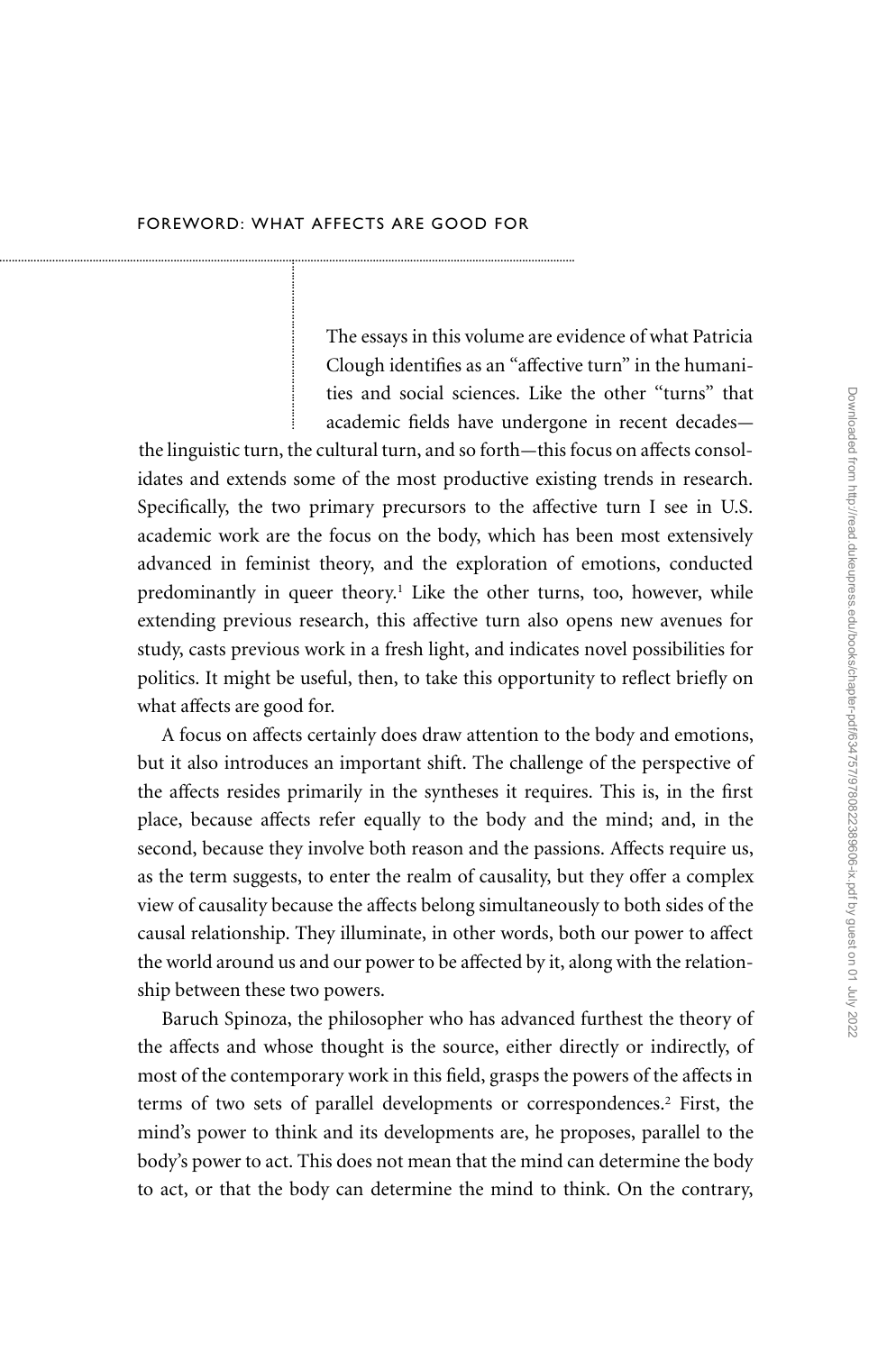Spinoza maintains that mind and body are autonomous but that they nonetheless proceed or develop in parallel. Such a claim does not in any way resolve the question of the relation of body and mind; rather, it poses it as a problem or mandate for research: each time we consider the mind's power to think, we must try to recognize how the body's power to act corresponds to it—and the notion of correspondence here is importantly open and indefinite. An affect straddles this relationship insofar as it indicates at once the current state of the mind and the body. The perspective of the affects, in short, forces us constantly to pose the problem of the relationship between mind and body with the assumption that their powers constantly correspond in some way.

Spinoza also, secondly, proposes a correspondence between the power to act and the power to be affected. This applies equally to the mind and the body: the mind's power to think corresponds to its receptivity to external ideas; and the body's power to act corresponds to its sensitivity to other bodies. The greater our power to be affected, he posits, the greater our power to act. Once again, Spinoza proposes a correspondence but does not fix what determinate form it will take. And in this case, too, the notion of affect straddles the divide. In his terms, affects can be actions, that is, determined by internal causes, or passions, determined by external causes. On the one side we have reason, actions of the mind, along with actions of the body, which one might call provocatively corporeal reason; on the other side are the passions both of the mind and the body. The perspective of the affects does not assume that reason and passion are the same, but rather poses them together on a continuum. For Spinoza, the ethical and political project involves a constant effort to transform passions into actions, to replace encounters that result from external causes, which may be joyful or sad, with encounters determined by internal causes, which are necessarily joyful. And yet we need to remember that Spinoza's preference for internal causes does not lead to an isolation of any sort since every increase of the power to act and think corresponds to an increased power to be affected—the increased autonomy of the subject, in other words, always corresponds to its increased receptivity. One way of understanding this complex set of propositions, then, is simply to say that the perspective of the affects requires us constantly to pose as a problem the relation between actions and passions, between reason and the emotions. We do not know in advance what a body can do, what a mind can think—what affects they are capable of. The perspective of the affects requires an exploration of these as yet unknown powers. Spinoza thus gives us a new ontology of the human or, rather, an ontology of the human that is constantly open and renewed.

One of the central challenges for research posed by this Spinozian perspec-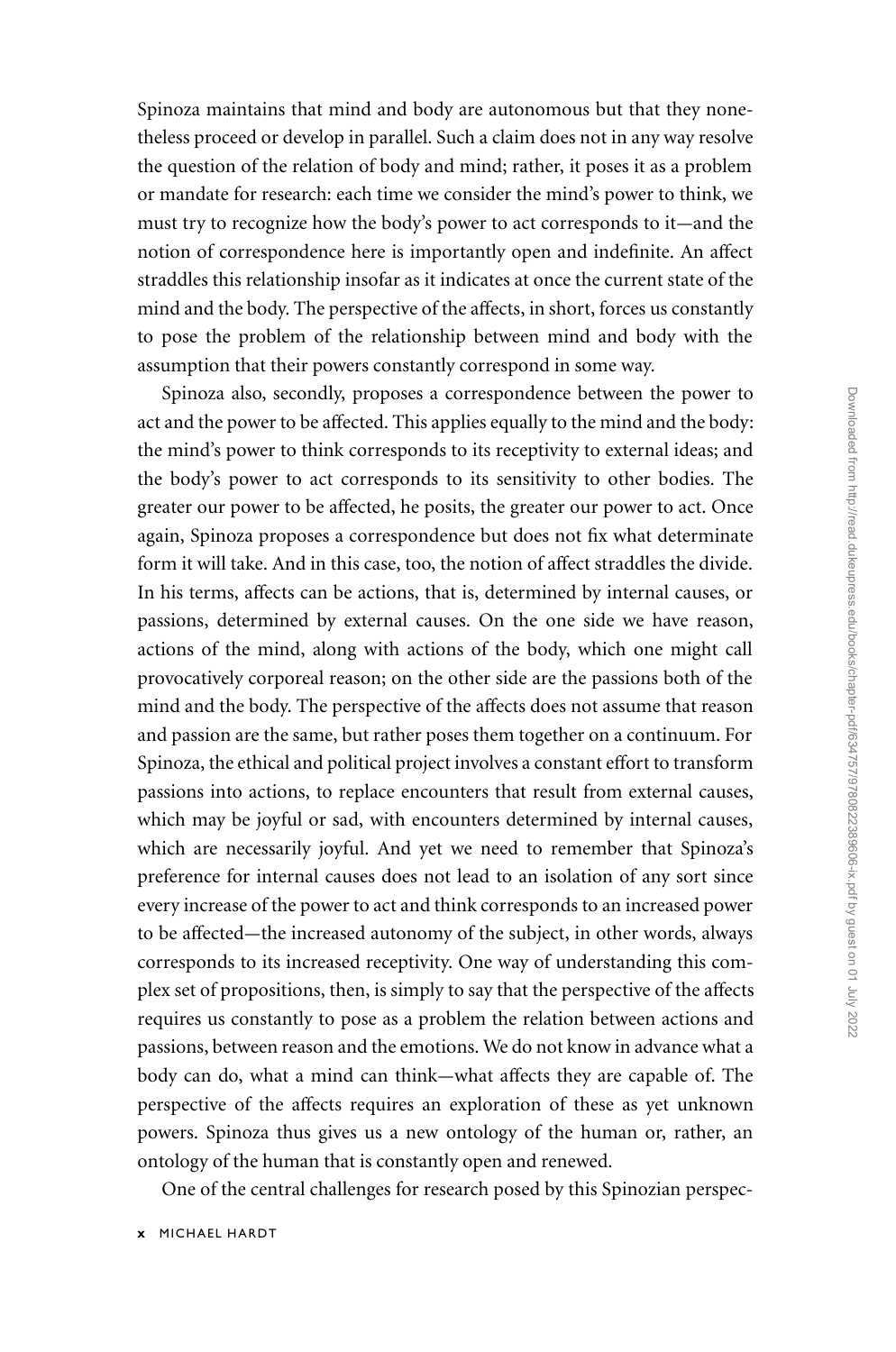tive of the affects, then, resides in the fact that the affects straddle these two divides: between the mind and body, and between actions and passions. The affects pose a problematic correspondence across each of the divides: between the mind's power to think and the body's power to act, and between the power to act and the power to be affected. These are some of the primary theoretical challenges that the texts in this volume, and indeed all those that would constitute the affective turn, must address.

To give one example of how the perspective of the affects, which I have thus far articulated only in philosophical terms, can be useful for social science research, allow me to explain briefly my own effort to employ it in order to understand recent changes in the dominant forms of labor and production. I use the term *affective labor* as a way to build on two rather disparate streams of research. The first stream is composed of work developed by U.S. feminists about gendered forms of labor that involve the affects in a central way—such as emotional labor, care, kin work, or maternal work—and that consider the nature and value of such activity both in the waged and unwaged economies.<sup>3</sup> The second stream primarily involves writings by French and Italian economists and labor sociologists who try to grasp the increasingly intellectual character of productive practices and the labor market as a whole, employing terms such as cognitive labor and the new cognitariat.<sup>4</sup> The term *affective labor* is meant to bring together elements from these two different streams and grasp simultaneously the corporeal and intellectual aspects of the new forms of production, recognizing that such labor engages at once with rational intelligence and with the passions or feeling.

Consider, for example, just to indicate the range of activities identified by this category, health care workers, flight attendants, fast food workers, and sex workers—all strongly gendered activities that, to a large degree, produce affects. Identifying these as forms of affective labor highlights not only the common qualities their products share but also the fact that in all these activities the body and the mind are simultaneously engaged, and that similarly reason and passion, intelligence and feeling, are employed together. The perspective of the affects requires, as I said earlier, that with respect to these forms of labor we pose as a problem the relations that bridge across the two divides, between the mind and body, and between reason and passion. Furthermore, the identification of a category of labor such as this that brings together conceptually a range of productive activities can be useful in a variety of ways by clarifying, for example, the differences of this category of labor with respect to others, and for illuminating the divisions and hierarchies within this category. Finally, identifying the category of affective labor allows one further step: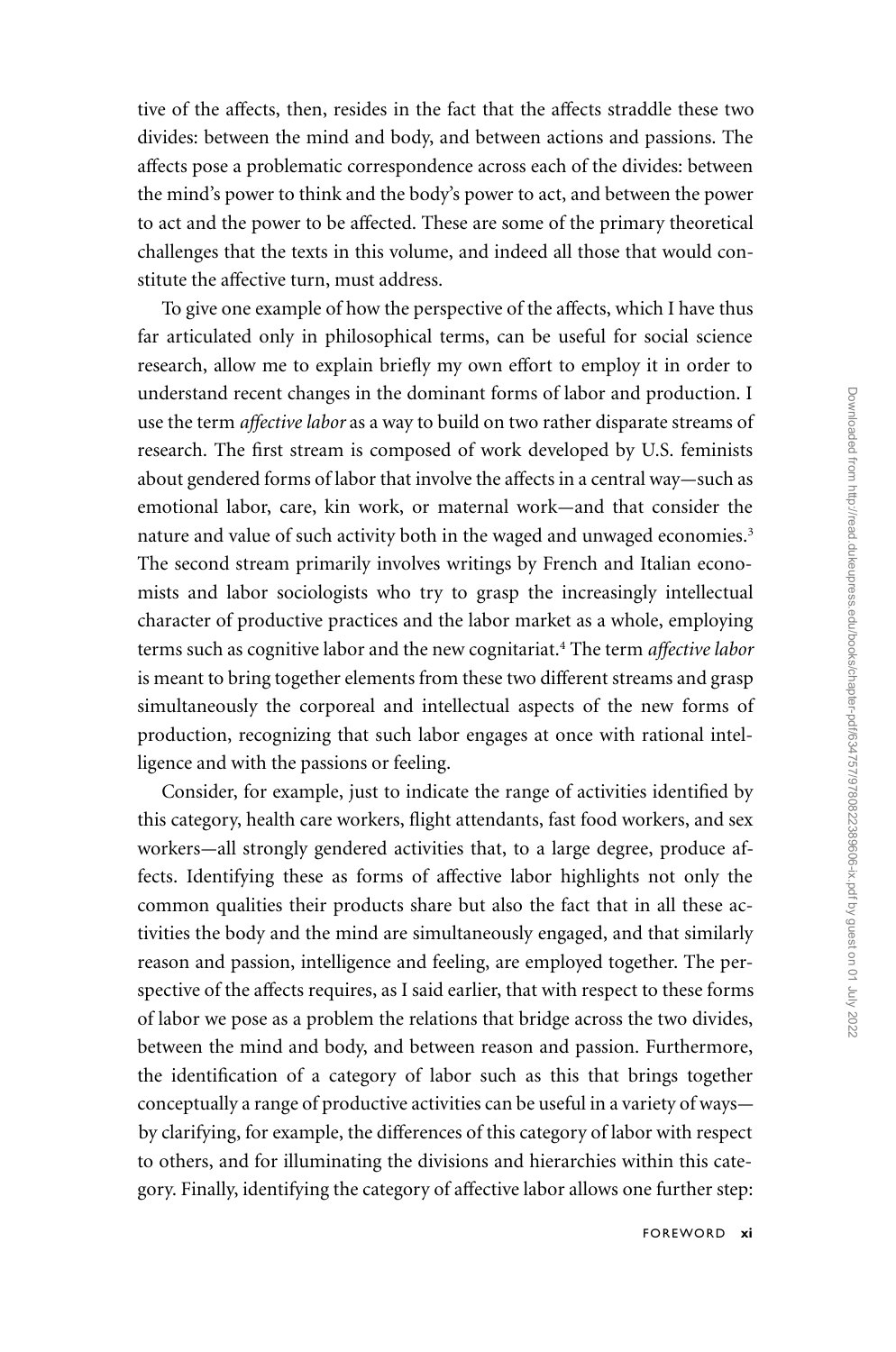to consider it together with the various other forms of labor whose products are in large part immaterial, that is, to think together the production of affects with the production of code, information, ideas, images, and the like. This analytical recognition suggests new political possibilities, bringing to light new and intensified forms of exploitation that are shared among a range of laboring activities and, most important, opening up avenues for political organizing and collective practices of refusal and liberation.<sup>5</sup> The purpose of my example about the concept of affective labor is simply to indicate the potential utility of the perspective of the affects in one field of study, demonstrating how it forces us to focus on the problematic correspondences that extend across its two primary divides—between the mind and body, and between reason and the passions—and how the new ontology of the human it reveals has direct implications for politics.

The innovative essays in this volume offer a series of other examples, demonstrating the potential of the perspective of the affects in a wide range of fields and with a variety of methodological approaches. Some of the essays, for example, use fieldwork to investigate the functions of affects—among organized sex workers, health care workers, and in the modeling industry. Others employ the discourses of microbiology, thermodynamics, information sciences, and cinema studies to rethink the body and the affects in terms of technology. Still others explore the affects of trauma in the context of immigration and war. And throughout all the essays run serious theoretical reflections on the powers of the affects and the political possibilities they pose for research and practice. The originality of these essays thus opens up several avenues for future work, and as a whole they furnish ample reason to believe that there exists a significant trend in academic research worthy of being called the affective turn

Michael Hardt

## **NOTES**

**1.** Some of the classic examples of feminist theory that focuses on the body as a central problematic are Judith Butler, *Bodies That Matter: On the Discursive Limits of ''Sex''* (New York: Routledge, 1993); and Elizabeth Grosz, *Volatile Bodies: Toward a Corporeal Feminism* (Bloomington: Indiana University Press, 1994). For work in queer theory on the emotions, in addition to Eve Kosofsky Sedgwick and Adam Frank, eds., *Shame and Its Sisters: A Silvan Tomkins Reader* (Durham, NC: Duke University Press, 1995), which several essays in this volume cite, see the two collections edited by Lauren Berlant: *Intimacy* (Chicago: University of Chicago Press, 2000); and *Compassion: The Culture and Politics of an Emotion* (New York: Routledge, 2004).